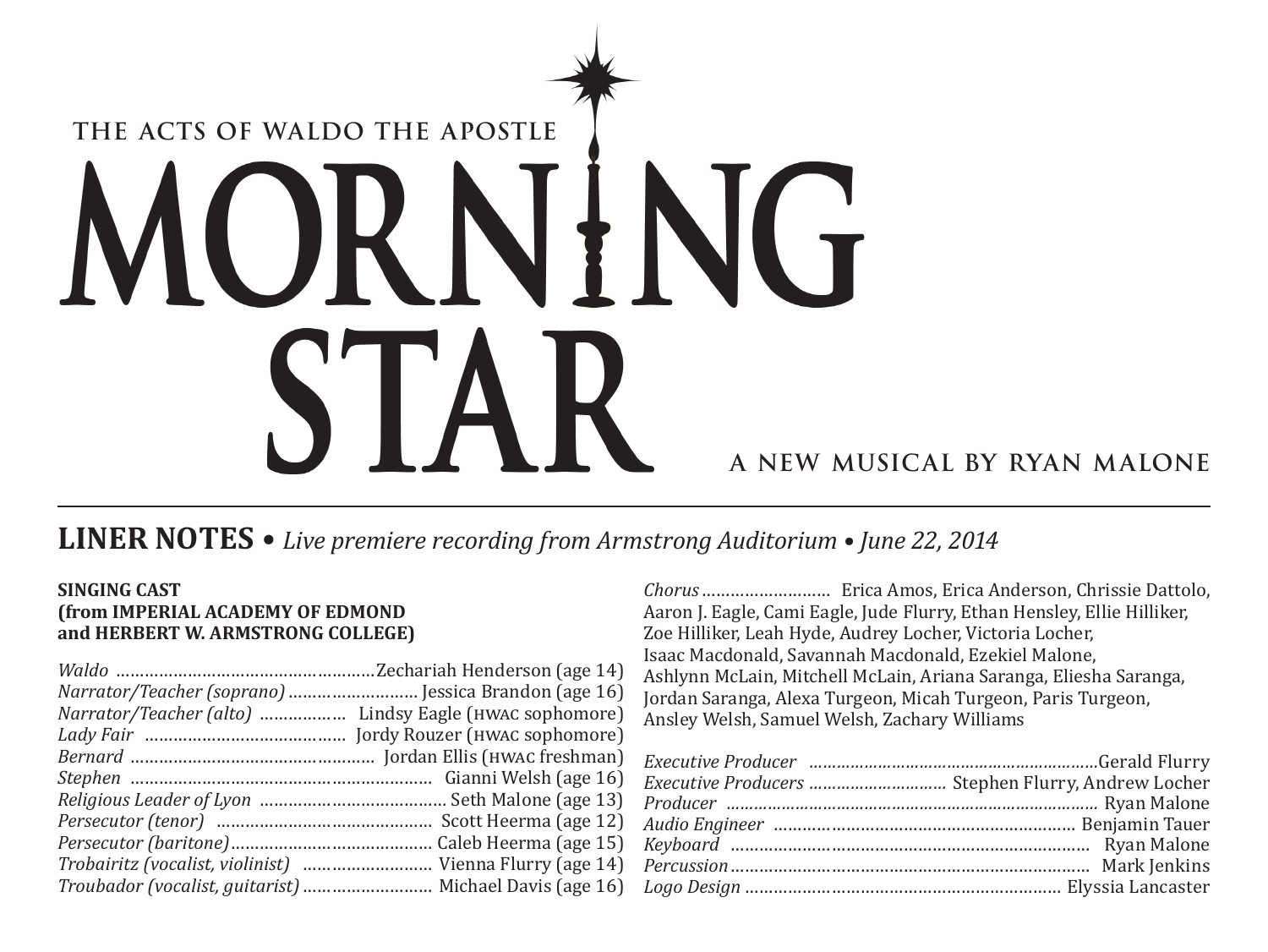## **ACT ONE: THE CALLING** *Town Square, Lyon, France*

## **Prologue: The Vaudois Teacher**

(poem by John Greenleaf Whittier) *(Waldo)* O Lady fair, these silks of mine are beautiful and rare, The richest web of the Indian loom, which beauty's queen might wear; And my pearls are pure as thy own fair neck,

with whose radiant light they vie;

I have brought them with me a weary way will my gentle lady buy?

#### *(Narrator Alto)*

The lady smiled on the worn old man through dark and clustering curls Which veiled her brow, as she bent to view his silks and glittering pearls;

*(Narrator Soprano)*  And she placed their price in the old man's hand and lightly turned away, But she paused at the wanderer's earnest call

### *(Waldo)*

My gentle lady, stay!

- O lady fair, I have yet a gem which a purer lustre flings,
- Than the diamond flash of the jewelled crown on the lofty brow of kings;
- A wonderful pearl of exceeding price, whose virtue shall not decay,
- Whose light shall be as a spell to thee and a blessing on thy way!

*(Narrator Alto)* The lady glanced at the mirroring steel where her form of grace was seen,

*(Narrator Soprano)* Where her eye shone clear, and her dark locks waved their clasping pearls between;

### *(Lady Fair)*

Bring forth thy pearl of exceeding worth, thou traveller gray and old, And name the price of thy precious gem, and my page shall count thy gold.

#### *(Narrator Alto)*

The cloud went off from the pilgrim's brow, as a small and meagre book, Unchased with gold or gem of cost, from his folding robe he took!

#### *(Waldo)*

Here, lady fair, is the pearl of price, may it prove as such to thee Nay, keep thy gold—I ask it not, for the word of God is free!

*(Narrator Alto)* The hoary traveller went his way, but the gift he left behind Hath had its pure and perfect work on that high-born maiden's mind,

*(Narrator Soprano, Lady Fair)* And she hath turned from the pride of sin to the lowliness of truth, And given her human heart to God in its beautiful hour of youth

## *(Lady Fair)*

And she hath left the gray old halls, where an evil faith had power, The courtly knights of her father's train, and the maidens of her bower;

*(Waldo)* And she hath gone to the Vaudois vales by lordly feet untrod,

## *(All)*

Where the poor and needy of earth are rich in the perfect love of God!

## **No Time Like the Present**

#### *(Trobairitz)*

Life is like the flowers Which bloom a few short hours. Only to be cut down in their prime, Life is like the vapor, Which in the air will taper, Till snuffed out by the measure we call time.

Fleeting as a shadow, Or withering as a meadow Whose blades of grass the wind will drive away. Though vibrant at the dawn, By evening they are gone. All life on Earth is doomed to this decay. There's ...

**No time like the present. No instant to waste. No cause like the moment, No spirit like haste.**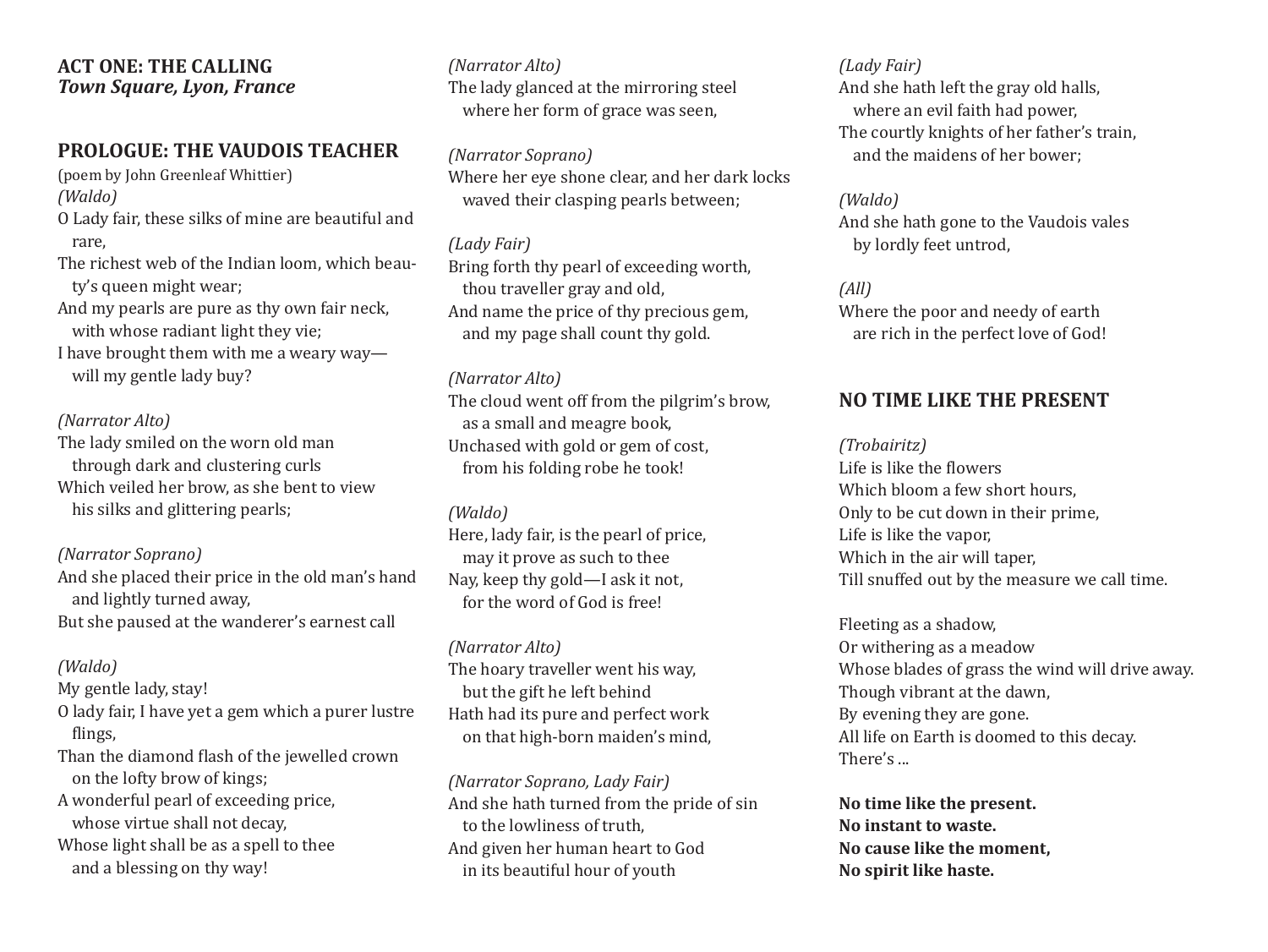**No second to squander, No hour to delay. No time like the present. No day like today.**

Full of vast uncertainties The future holds no guarantees Who knows what tasks tomorrow will allow? Yesterday has vanished; To history it is banished. The time that matters most — is now!

#### DANCE BREAK

*(Waldo)* I look on all my toils, And all my profit's spoils, Their value fades in company of death. No riches can regain The time I've spent in vain. So answers I must find while I have breath!

## **The Word Is Not Bound**

*(Stephen)*  Since the godless time of Babel's tower, All have been divided by their speech.

#### *(Bernard)*

Worship has been voiced with great confusion, Truth has been diminished in its reach.

(Stephen) Vast arrays of sounds fill every land, Making our communities quite small.

*(Bernard)*  Words take many forms in every language Yet one Word must be the same for all...

#### *(Both)*

**The Word of God Is not bound by earthly borders Or bound by mortal walls. The Word of God Is not bound to priestly orders Or bound to cloistered halls. The Word of God Must be found in every corner, Renowned and read by all, So every man can understand When God our Father calls.**

*(Bernard)*  Five words of understanding can make the Scriptures plain.

*(Stephen)*  But ten thousand in an unknown tongue will make the Scriptures vain.

*(Bernard)* The mystery has been hidden *(Stephen)* So line by line we strain, *(Bernard)* So precept upon precept

### *(Both)*  The answers of the ages at last can be attained.

*(Stephen)* Soon a godly light will fill the Earth; *(Bernard)* All will be united in their speech.

*(Stephen)*  Worship will be voiced in one, pure language; *(Both)*  Plain will be the truth from those who preach.

## **True Riches**

*(Narrator Soprano)* A rich young man once came to The Lord To seek the path of light. Though He knew many truths Since the days of his youth, One virtue he could not cite. Christ said perfection would be found In what he must forsake. But to sell all he had And make the poor glad Was more than the young man could take. But another rich man would not resign To the same covetous end. He took God at His Word And applied what he'd heard, On Heaven he would depend,

**For true riches are a heavenly treasure, Eternal wealth beyond every measure. Stored where nothing waxes old: Immortal jewels and lasting gold,**

When searching for the finest pearls, He found one of great price. So all he possessed He now would invest In lasting merchandise. In poverty he found new wealth In lack he found new joy. For his riches accrued Where no thief can intrude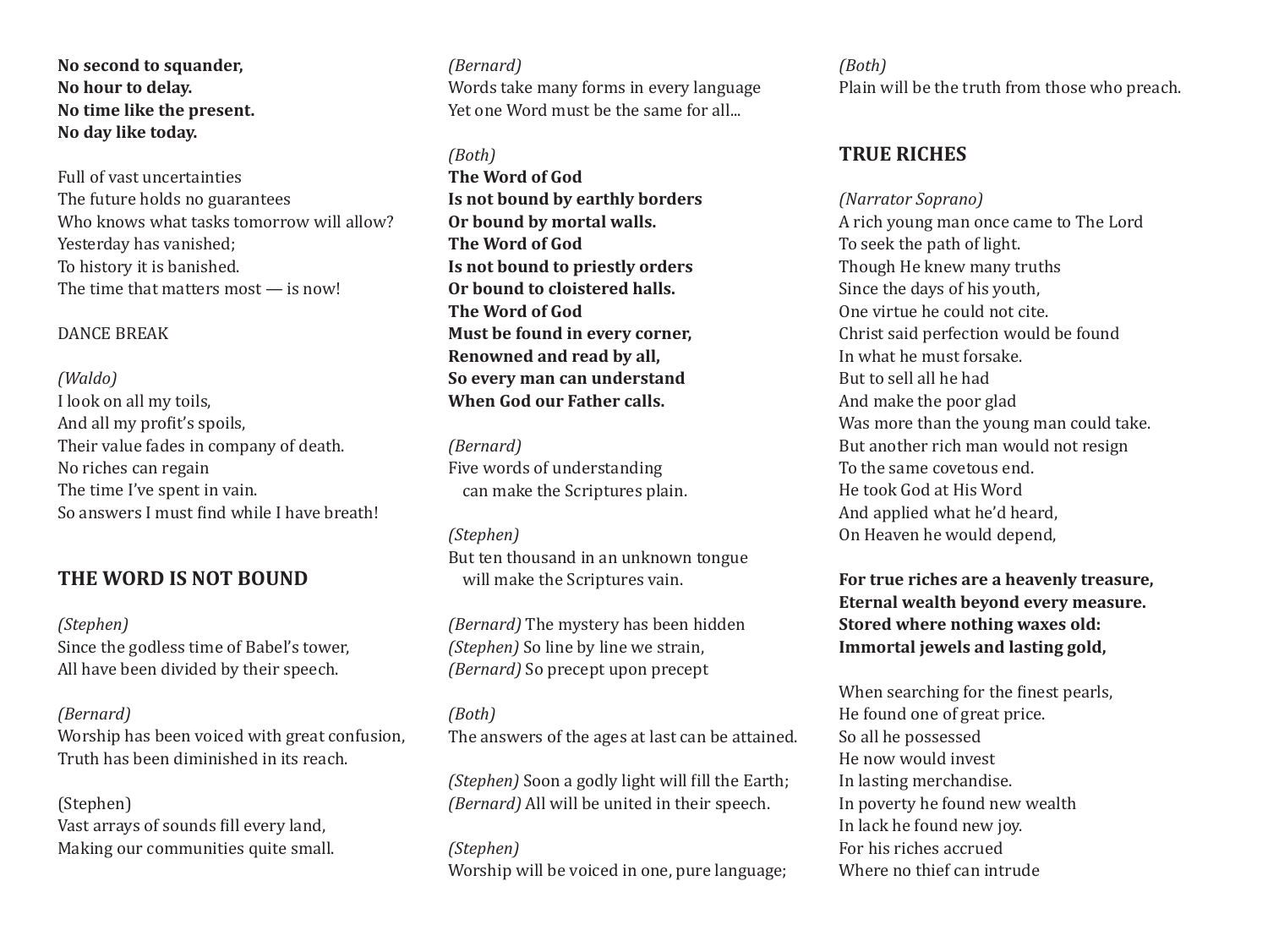Where moth can never destroy. He set his heart on lofty goals That money can't obtain. Increasing in worth, Awaiting rebirth, Godliness was his gain.

How we came into this world Is how we shall return, Unclothed from the womb, Undone by the tomb, There is nothing more we earn.

Yet some who claim to serve The Lord And represent His truth Are slaves unto their worldly wealth— Increased in earthly goods. In need of nothing past this life Their treasures soon will rust. Corrupted by their opulence, They fall to their own lust.

## **PROVE IT FOR YOURSELF**

*(Waldo)*

Search these Scriptures daily, Discover what is true. Masses follow blindly; Does that apply to you? Scrutinize this product Much like the goods I sell, Verify its value: Prove it for yourself.

Faith should not be faulty; Religion is no guess. Claims of men are paltry

So put them to the test. Trust not in assertions That human lips may tell; Find it in the Scriptures: Prove it for yourself!

This truth can make you wiser Than any king's adviser, More noble than the rulers of the land. You all have this ability If God provides the will to see. Your mind can hold the power to understand.

Hold to this instruction, And never let it go. Keep it from destruction True life these words bestow. Have it always ready, Not resting on a shelf; See it with your own eyes: Prove it for yourself!

## **Our Christian Duty**

*(Religious Leader of Lyon)* Be not deceived by these clever crooks; They seduce with silks just to force their books. Such methods by which many have been vexed. As crafty merchants of the "textile" trade, They weave their words in a keen charade: It's all a front for goods that they call "text." Who can bear the words these impostors spout? We must wear them down! We must chase them out!

**This is our Christian duty Our holy obligation: To silence and stop**

**This ungodly aberration. This is our Christian duty: To hinder and hush. To frustrate and foil, To quench and to crush!**

These weak and base would have you think Salvation lies in page and ink.

*(Persecutor Baritone)*  Can they discern the truth without a guide?

*(Leader)*  We must walk by faith, not just prove by sight! Can so many be wrong, and so few be right—

*(Persecutor Tenor)* With the law, *(Persecutor B.)* the wealth *(Leader)* and custom on our side?

*(Persecutor B.)*  They are smug and pious Pharisees.

*(Persecutor T.)*  We must blot out all their heresies.

*(Leader)* They have no right or authority To preach against our majority.

*(Persecutor B.)*  What credentials can these lowly, poor men claim?

*(Leader)* We must now regain the flock they took.

*(Persecutor T.)*  Do they think they only own this book?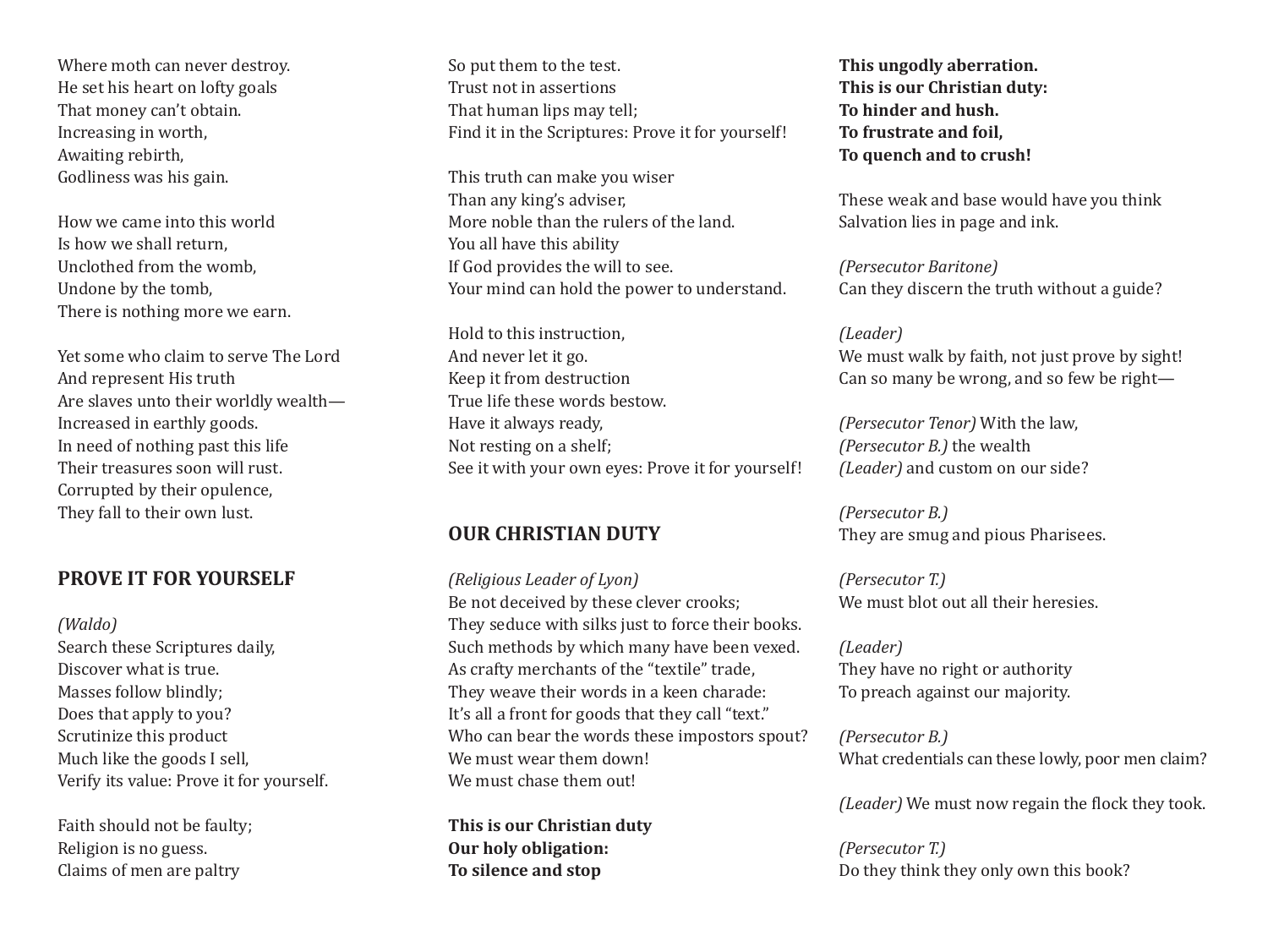## *(Leader)*

We must stamp out all dissension they inflame.

*(Persecutor B.)* We must torch their texts; *(Leader)* we must squelch their skill. *(Persecutor T.)* We must drain them dry; *(All)* we must waste their will!

## **WHAT TO SAY**

#### *(Narrator Alto)*

God promised to His preachers, When called before their foes, To give them words of wisdom Which no one can oppose. He was with the mouth of Moses, And cleansed Isaiah's lips; Touched the tongue of Jeremiah, So that they all spoke from Heavenly scripts.

When called before a ruler To defend what you opined, This fearful confrontation Can shake the surest mind. Fear not, for this encounter Is just another way To bear witness of the message In everything you say.

**Take no thought how you should answer, Or the words you must convey. Open your mouth and He will fill it. He will teach you what to say.**

Perhaps these words will be welcome, Who knows if they will heed?

Even God gave Jezebel space to change, So let him go and plead. He knows the depths of Satan This burden he must bear, To expose this great seduction In the words he must declare.

Whether pharaoh, lord or priest, In whatever form this beast, Your testimony comes from past the stars. Your Father speaks in you Through the Spirit He imbues, This message from the Heavens, how it roars!

## **Obey God Rather Than Men**

*(Trobairitz)* We all feel a pressure follow the crowd. So many entice with the easy way out.

*(Solo: Eleisha Saranga)*  They come well-disguised as angels of light. But they in true form are dragons of night,

*(Troubador)* Deceiving to get our convictions to bend,

*(Waldo)* But we must obey God rather than men.

## *(Stephen)*

When Daniel was outlawed from worshiping God He would not show conformity as a facade.

*(Bernard)*  He kneeled to The Lord never caring who saw: For he was devoted to much higher law.

*(Both)* 

He knew that in spite of the fierce lion's den, He must obey God rather than men.

*(Narrator Alto)* 

These words of our Lord are now ringing true: If they persecute me, they will persecute you.

*(Narrator Soprano)*  Shake the dust off our feet From where we now trod, Though we might feel alone, w We walk with our God.

## *(Trobairitz)*

Though it stings to be scorned By those once called our friends.

*(Leads)* We must obey God rather than men.

#### *(All)*

We must take a stand With mighty hand Allow no fear to take command! Let the Spirit of courage remind us again: We must obey God rather than men!

**ACT TWO: THE SCHOOLS** *La Torre, Lucerna, Italy (Valley of Light)*

## **Entr'acte / Write It on Our Hearts**

*(Chorus)*  The Word of God Is not bound by earthly borders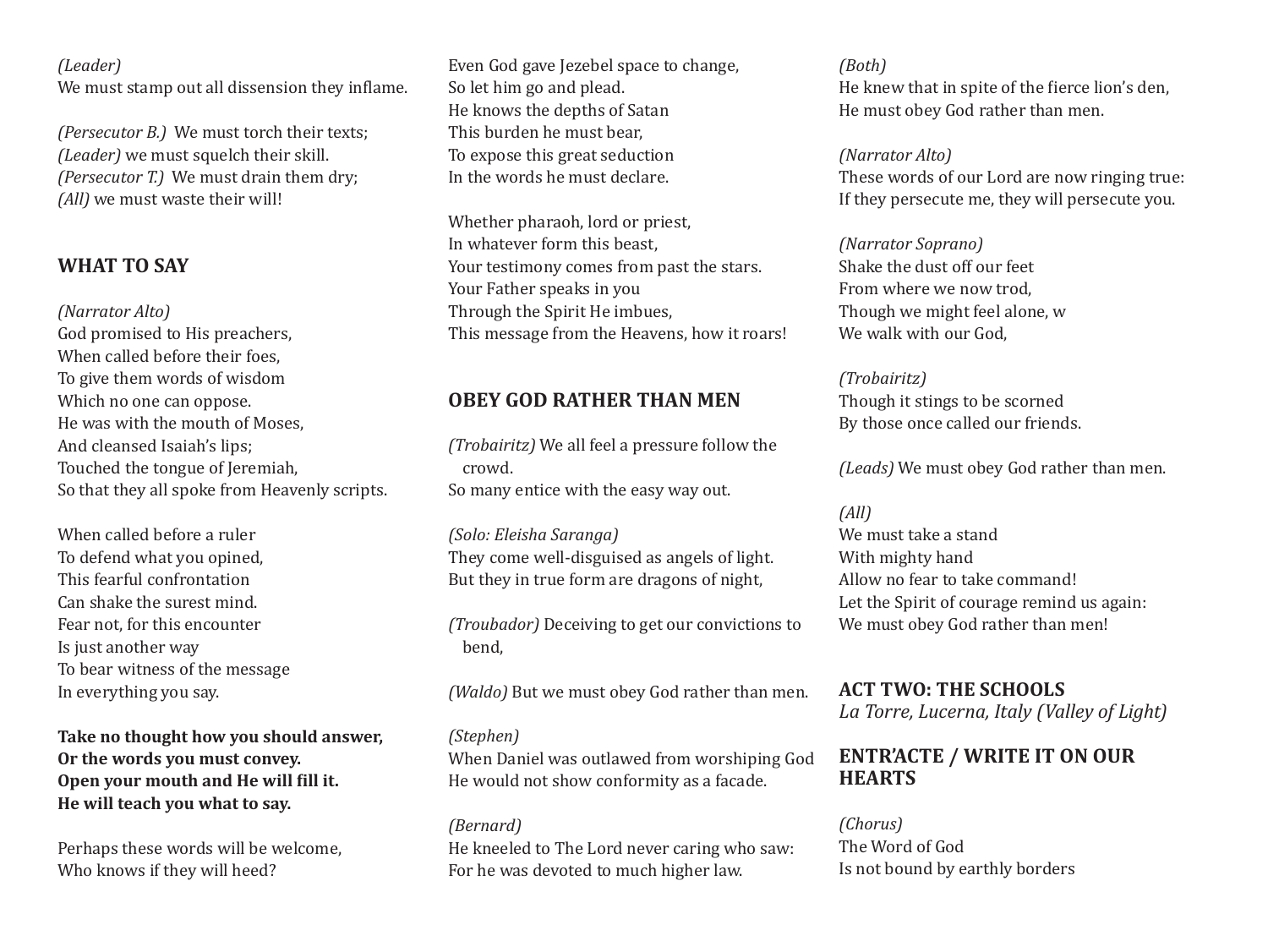Or bound by mortal walls. The Word of God Must be found in every corner Renowned and read by all, So every man can understand When God our Father calls.

**Write it on our hearts. Etch it on our minds. Mark it on our memories, Fixed there for all time. Put it in our inward parts. Write it on our hearts!**

#### *(Soprano 1)*

In the beginning God said: "Let there be light," He divided it from the darkness And called it Day and Night.

#### *(Alto 1)*

Reuben, Simeon, Levi, Judah, Zebulun, Issachar, Dan, Gad, Asher, Naphtali, Joseph, Benjamin, These are the sons Jacob had.

## *(Alto 2)*

The Ten Commandments of our God That He wrote in Horeb's rock, You shall have no other gods before our Lord, No graven idols shall you serve, And God's holy name preserve. Guard and keep His Sabbath day forevermore You shall show the highest honor To your mother and your father. You shall not kill or be unfaithful to your spouse. You shall not steal, You shall not lie

Nor look with lustful eye At your neighbor's wife, possessions or his house.

#### *(Tenor 1)*

The proverbs are for wisdom and instruction, The words of understanding to perceive, To know interpretations of the wise, Equity and judgment to receive.

#### *(Baritone 2)*

Blest are the poor in spirit, For the kingdom shall be theirs. Blest are those who mourn, Great comfort they will share. Blest are the meek, of the Earth they are heirs. Blest are those who hunger, Blest are those who thirst; If righteousness they crave, In this they'll be immersed. Blest are the merciful, For mercy they obtain, Blest are the pure in heart, for God their eyes shall gain. Blest are the peacemakers, God's children they are named. Blest are the persecuted, For the righteousness they bear, The kingdom of God will be theirs.

## *(Baritone 1)*

The Spirit's fruits are love, Joy, peace and patience Kindness, goodness, faith, Meekness and moderation.

*(Tenor 2)* To stand we must wear the whole armor of God.

With the gospel of peace our feet will be shod. A breastplate of righteousness covers our hearts And faith shields us from Satan's fiery darts. Loins girded with truth, we can mightily stand, With the sword of the Spirit-God's Word—in our hands, The helmet we wear is salvation and hope, While praying God's servants may always be bold.

#### *(Soprano 2)*

Seven Churches, seven seals, Seven trumpets God reveals. Three are woes, then seven plagues, Before the Lamb's great wedding day. One thousand years will all inspire, Great judgment, then a lake of fire. The holy city will descend, It all comes quickly. Amen.

*(Trobairitz)* Prepared to answer we must be,

*(Solo: Ansley Welsh)*  For soon the eyes of all will see.

*(Solo: Jordan Saranga)*  The errors on their hearts God will erase.

*(Solo: Zoe Hilliker)* His Word we then will etch *(Solo: Ellie Hilliker)* On ready hearts of flesh;

*(Solo: Ezekiel Malone)*  The stubborn hearts of stone God will replace,

## *(All)* And we will... Write it on their hearts. Etch it on their minds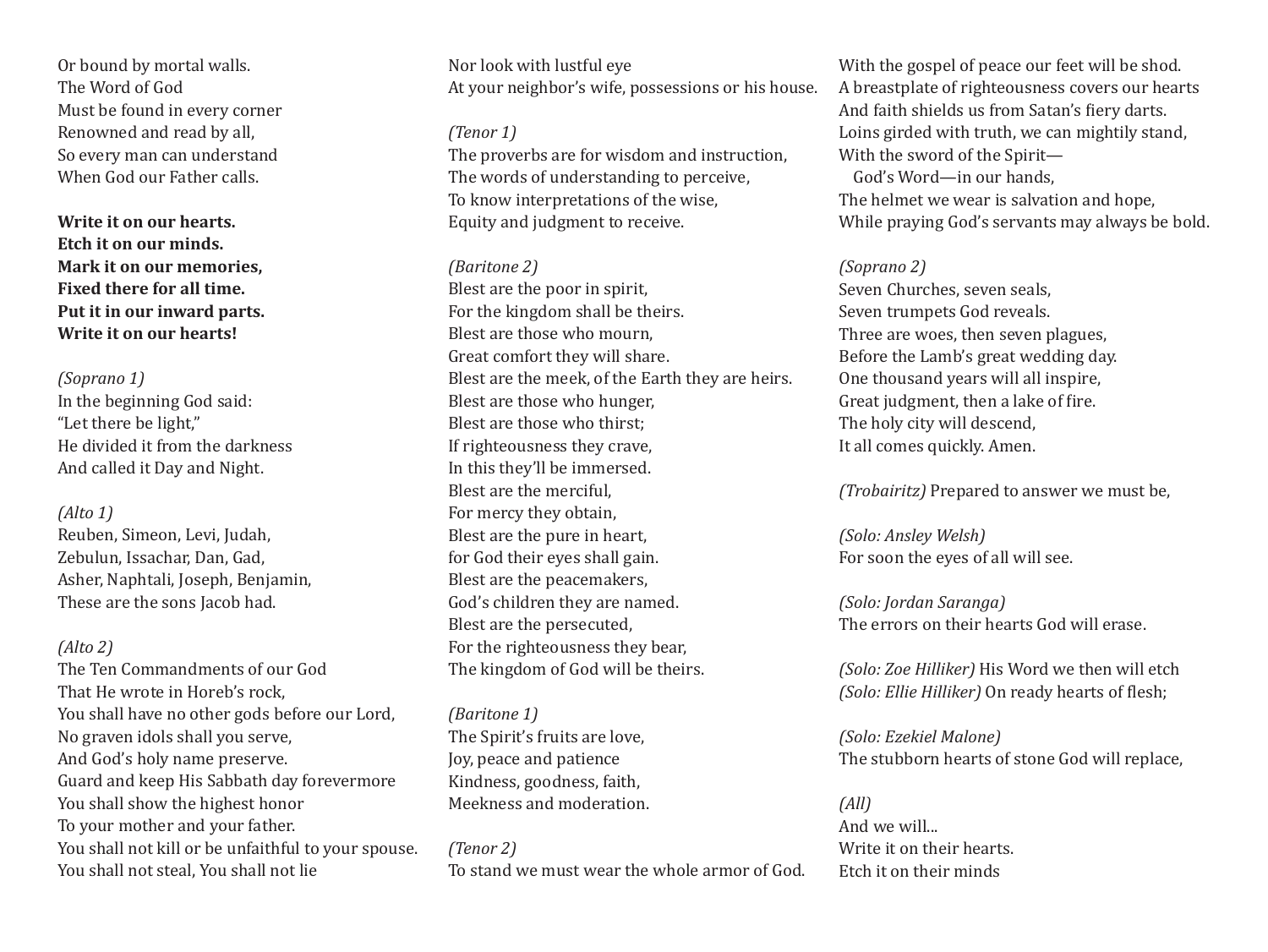Mark it on their memories, Fixed there for all time. Put it in their inward parts, Write it on their hearts!

## **Largest Audience Possible**

### *(Chorus)*

Two by two with fiery zeal, He sends us forth to preach and heal, City by city we cleanse and we raise, Till every land can finally hear God's praise!

Though starting small like mustard seeds, We blossom full with righteous deeds. What He told us in darkness Will spread like a flame; What He said in our ears we will loudly proclaim!

**This good news Must be unstoppable. This good news Must clear every obstacle. This good news Must reach the largest audience possible!**

Like sheep among wolves, Like fires in the dark, We sagely tread to make our mark— As wise as the serpent, As harmless as doves, Performing God's will Until His Kingdom comes!

All peoples, nations, tongues and kings, Must hear the tidings we will bring.

We will knock on each door. And go through every gate. An innumerable multitude awaits!

Our God wants all men saved, To turn to Him and live. So freely we received, Now freely we will give. This good news!

## **Face the Flame**

*(Lady Fair)* An elder went before us, Enraged by pagan ways, The relics that they cherished, He set them all ablaze, So mobs would quickly seize him, Peter Bruys was his name. They brought him to the town square, And made him face the flame.

Now how do we respond When a worldly king decrees That people should be burned For the truth that they believe? Do we regard it strange— All the fiery trials we face? The heat contained within them For us is commonplace.

**Each day we face the flame, Our faith it tests and tries Each day we face the flame, In our Savior's fiery eyes Each day we face the flame,** **Like pure gold we are refined. Each day we face the flame, Will we melt or will we shine?**

If plunged into the furnace We shall escape unharmed For the Son of God goes with us, With His courage we are armed. See His pillar goes before us, All the light that we require, If an army would pursue us At our backs He stands as fire!

Our foes will face the flame In the fiery eyes of Christ. Our foes will face the flame, For the blood they sacrificed. And this world will face the flame Dissolving like the chaff, This world will face the flame, And wither into ash.

But our flame as in Israel's tabernacle Will remain as a true eternal candle. We are the children of the light. For brightness we will strive. So ignite the torch, and pass it on, And keep our flame alive!

## **The End of the Book**

*(Waldo)* Outnumbered, Overpowered, And feeling we are up against all odds, Encumbered